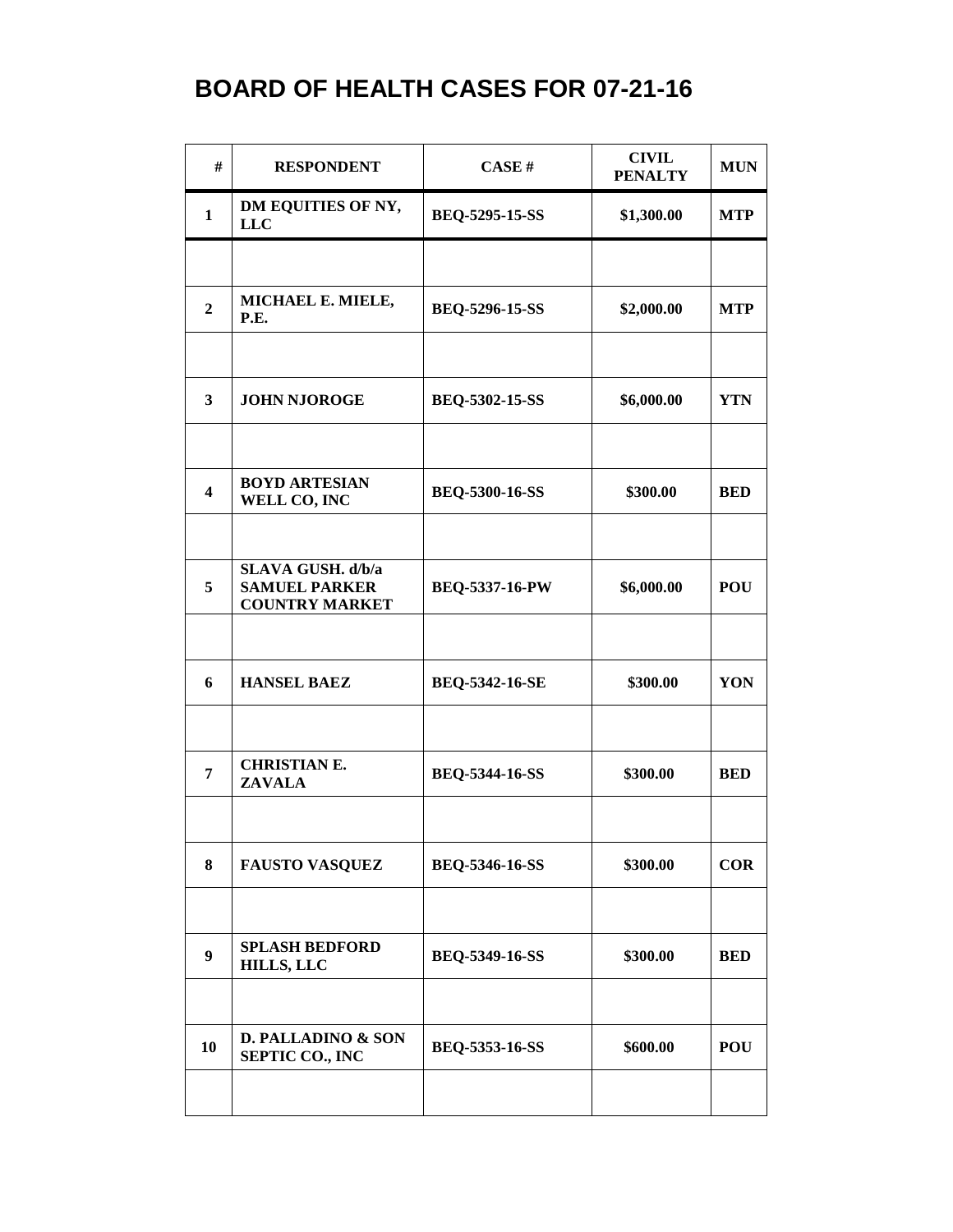| #  | <b>RESPONDENT</b>                                                            | CASE#                    | <b>CIVIL</b><br><b>PENALTY</b> | <b>MUN</b> |
|----|------------------------------------------------------------------------------|--------------------------|--------------------------------|------------|
| 11 | <b>MOUNT VERNON CITY</b><br><b>SCHOOL DISTRICT</b>                           | <b>OEHRC-307-15-PBS</b>  | \$3,250.00                     | <b>MTV</b> |
|    |                                                                              |                          |                                |            |
| 12 | <b>MOUNT VERNON CITY</b><br><b>SCHOOL DISTRICT</b>                           | <b>OEHRC-308-15-PBS</b>  | \$1,625.00                     | <b>MTV</b> |
|    |                                                                              |                          |                                |            |
| 13 | <b>MOUNT VERNON CITY</b><br><b>SCHOOL DISTRICT</b>                           | <b>OEHRC-309-15-PBS</b>  | \$1,625.00                     | <b>MTV</b> |
|    |                                                                              |                          |                                |            |
| 14 | <b>MOUNT VERNON CITY</b><br><b>SCHOOL DISTRICT</b>                           | <b>OEHRC-310-15-PBS</b>  | \$1,625.00                     | <b>MTV</b> |
|    |                                                                              |                          |                                |            |
| 15 | 590 EAST 3RD STREET<br><b>OWNERS CORP. c/o</b><br>PATRIOT MGMT               | <b>OEHRC-314-15-PBS</b>  | \$5,200.00                     | <b>MTV</b> |
|    |                                                                              |                          |                                |            |
| 16 | <b>GOLDEN AGE</b><br><b>MORTGAGE, CORP</b>                                   | <b>OEHRC-403-16-PBS</b>  | \$1,200.00                     | <b>WHP</b> |
|    |                                                                              |                          |                                |            |
| 17 | <b>MOUNT VERNON</b><br><b>ENERGY SVCS, INC</b>                               | <b>OEHRC-406-16-PBS</b>  | \$250.00                       | <b>MTV</b> |
|    |                                                                              |                          |                                |            |
| 18 | <b>EAST POST ROAD GAS</b><br>MART, INC                                       | <b>OEHRC-1300-16-PBS</b> | \$6,250.00                     | <b>WHP</b> |
|    |                                                                              |                          |                                |            |
| 19 | <b>1100 WARBURTON</b><br>AVE, LLC                                            | <b>OEHRC-1406-16-PBS</b> | \$1,200.00                     | YON        |
|    |                                                                              |                          |                                |            |
| 20 | <b>BRIAR HILL OWNERS,</b><br><b>CORP.</b> c/o PRIME<br><b>LOCATIONS, INC</b> | <b>OEHRC-1408-16-PBS</b> | \$550.00                       | <b>BRM</b> |
|    |                                                                              |                          |                                |            |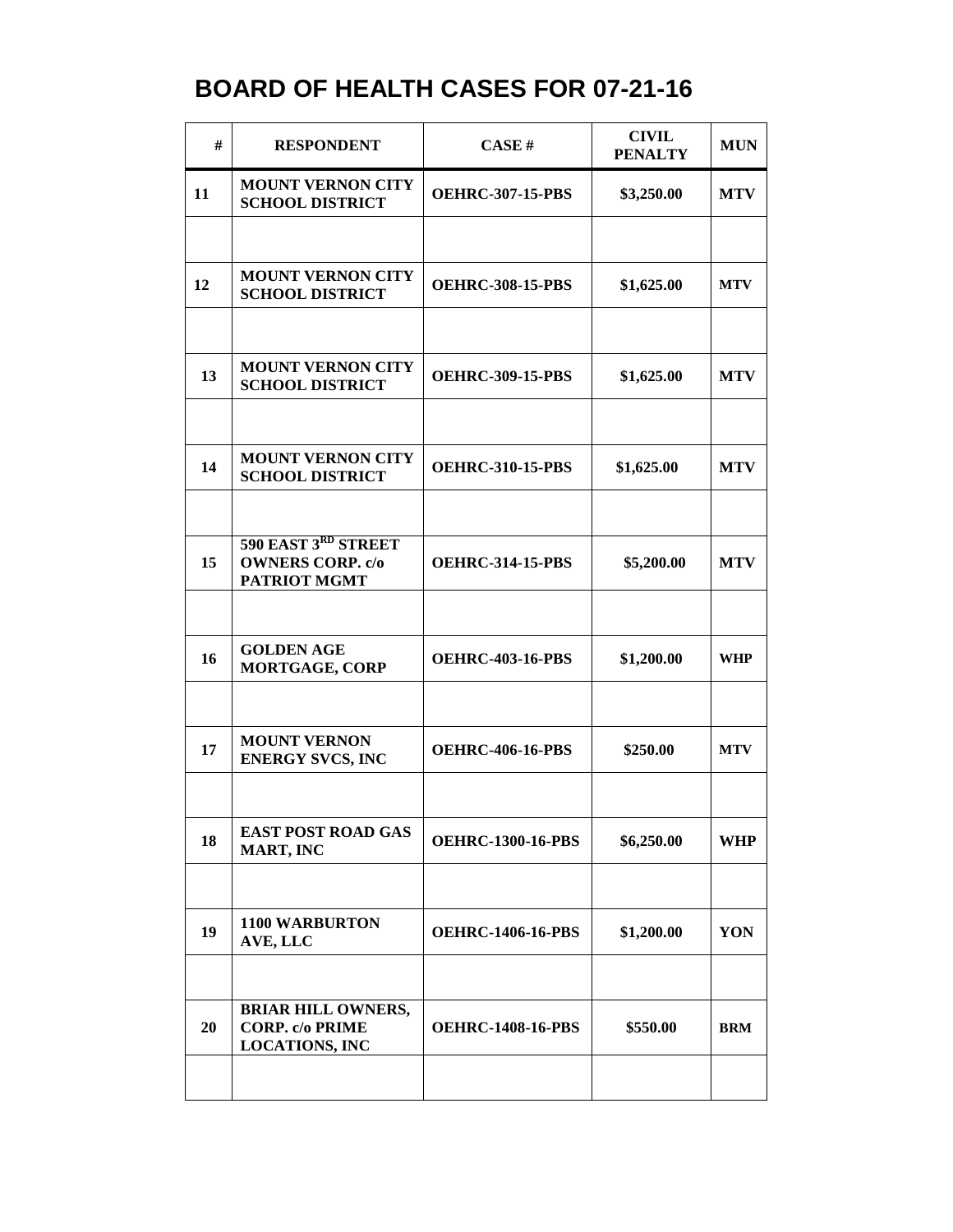| #  | <b>RESPONDENT</b>                                                          | CASE#                   | <b>CIVIL</b><br><b>PENALTY</b> | <b>MUN</b> |
|----|----------------------------------------------------------------------------|-------------------------|--------------------------------|------------|
| 21 | <b>AMRO TEX, INC/</b><br><b>SHELL</b>                                      | <b>PHP-037-16-ATUPA</b> | \$3,050.00                     | <b>WHP</b> |
|    |                                                                            |                         |                                |            |
| 22 | <b>MATRIX JAMAICAN</b><br><b>REST, CORP/MATRIX</b><br><b>JAMAICAN REST</b> | <b>PHP-5996-15-FSE</b>  | \$3,800.00                     | <b>MTV</b> |
|    |                                                                            |                         |                                |            |
| 23 | <b>M &amp; R SCARSDALE</b><br>REST, INC/PIZZA &<br><b>BREW</b>             | <b>PHP-6452-15-FSE</b>  | \$1,300.00                     | <b>SCD</b> |
|    |                                                                            |                         |                                |            |
| 24 | THE TAQUITO DELI,<br><b>INC/THE TAQUITO</b><br><b>DELI</b>                 | PHP-6276-16-FSE         | \$1,100.00                     | <b>NER</b> |
|    |                                                                            |                         |                                |            |
| 25 | ISHTARE GATE, INC/<br><b>ISHTARE CAFÉ</b>                                  | <b>PHP-6319-16-FSE</b>  | \$800.00                       | <b>WHP</b> |
|    |                                                                            |                         |                                |            |
| 26 | <b>ATLANTIC INTL.</b><br><b>GROUP OF P, LLC/</b><br><b>EURO ASIAN</b>      | PHP-6327-16-FSE         | \$3,000.00                     | <b>POC</b> |
|    |                                                                            |                         |                                |            |
| 27 | C & M BAGELS, INC/<br>PARK PLACE BAGELS                                    | PHP-6334-16-FSE         | \$1,100.00                     | <b>BRX</b> |
|    |                                                                            |                         |                                |            |
| 28 | NEW ROCH. DESI<br><b>FRIED CHICKEN, LLC/</b><br><b>KENNEDY FRIED CHK</b>   | <b>PHP-6351-16-FSE</b>  | \$300.00                       | <b>NER</b> |
|    |                                                                            |                         |                                |            |
| 29 | 211 WILLIAMS<br><b>STREET REALTY, LLC</b>                                  | <b>PHP-3284-14-LD</b>   | \$300.00                       | <b>POC</b> |
|    |                                                                            |                         |                                |            |